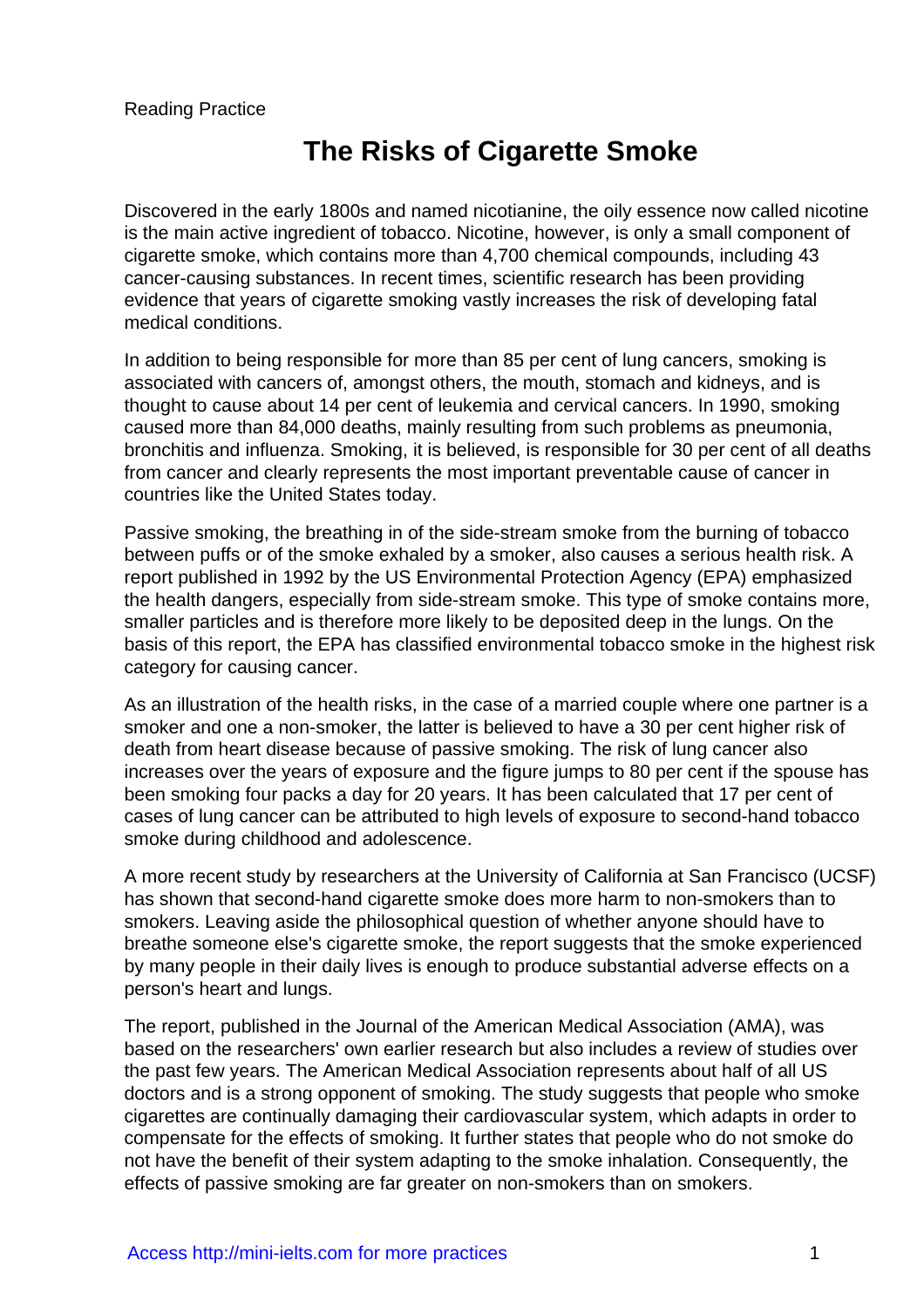This report emphasizes that cancer is not caused by a single element in cigarette smoke; harmful effects to health are caused by many components. Carbon monoxide, for example, competes with oxygen in red blood cells and interferes with the blood's ability to deliver life giving oxygen to the heart. Nicotine and other toxins in cigarette smoke activate small blood cells called platelets, which increases the likelihood of blood clots, thereby affecting blood circulation throughout the body.

The researchers criticize the practice of some scientific consultants who work with the tobacco industry for assuming that cigarette smoke has the same impact on smokers as it does on non-smokers. They argue that those scientists are underestimating the damage done by passive smoking and, in support of their recent findings, cite some previous research which points to passive smoking as the cause for between 30,000 and 60,000 deaths from heart attacks each year in the United States. This means that passive smoking is the third most preventable cause of death after active smoking and alcohol-related diseases.

The study argues that the type of action needed against passive smoking should be similar to that being taken against illegal drugs and AIDS (SIDA). The UCSF researchers maintain that the simplest and most cost-effective action is to establish smoke-free work places, schools and public places.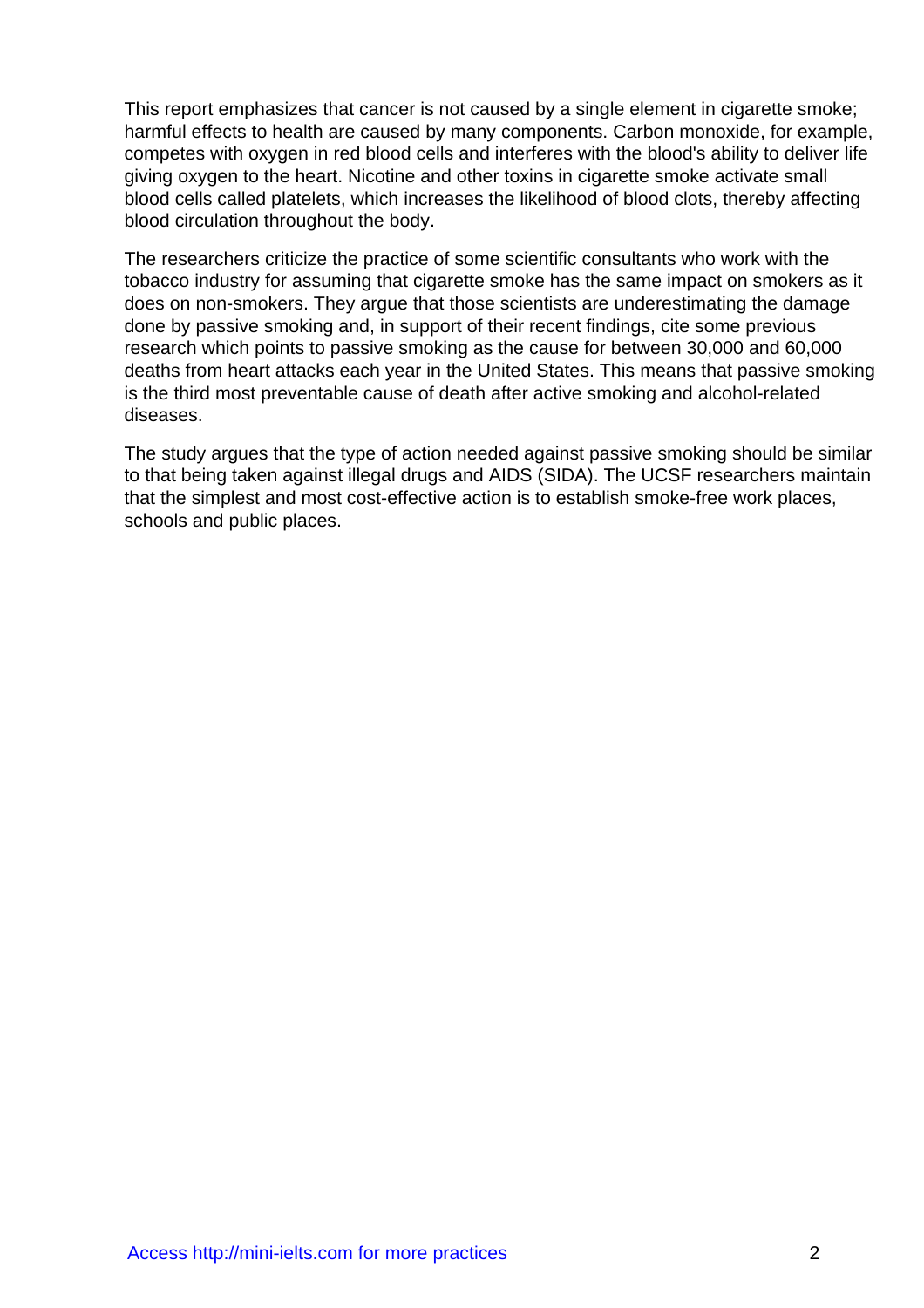### **Questions 1-3**

Choose the appropriate letters **A—D** and write them in boxes **1-3** on your answer sheet.

**1** According to information in the text, leukaemia and pneumonia

A are responsible for 84,000 deaths each year.

B are strongly linked to cigarette smoking.

C are strongly linked to lung cancer.

D result in 30 per cent of deaths per year.

**2** According to information in the text, intake of carbon monoxide

A inhibits the flow of oxygen to the heart.

B increases absorption of other smoke particles.

C inhibits red blood cell formation.

D promotes nicotine absorption.

- **3** According to information in the text, intake of nicotine encourages
	- A blood circulation through the body.
	- B activity of other toxins in the blood.
	- C formation of blood clots.
	- D an increase of platelets in the blood.

#### **Questions 4-7**

Do the following statements reflect the claims of the writer in Reading Passage? In boxes **4-7** on your answer sheet write

**YES if the statement reflects the claims of the writer NO if the statement contradicts the claims of the writer NOT GIVEN if it is impossible to say what the writer thinks about this**

**4**..................... Thirty per cent of deaths in the United States are caused by smoking-related diseases.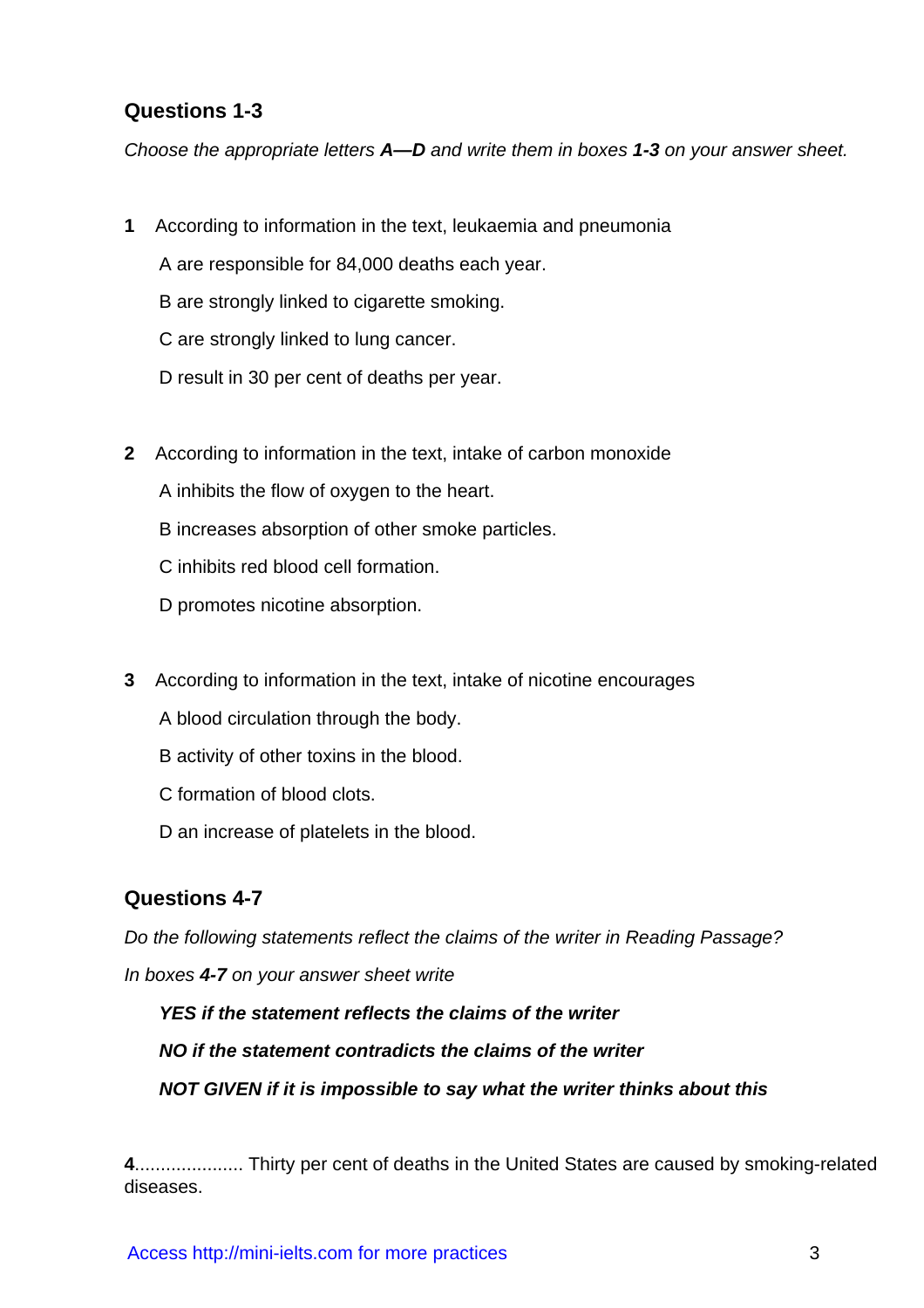**5**..................... If one partner in a marriage smokes, the other is likely to take up smoking.

**6**..................... Teenagers whose parents smoke are at risk of getting lung cancer at some time during their lives.

**7**..................... Opponents of smoking financed the UCSF study.

#### **Questions 8-10**

Choose **ONE** phrase from the list of phrases **A-J** below to complete each of the following sentences (Questions **8-10**).

Write the appropriate letters in boxes **8-10** on your answer sheet.

**8** Passive smoking **8**.....................

**9** Compared with a non-smoker, a smoker **9**.....................

**10** The American Medical Association **10...................**  **A** includes reviews of studies in its report **B** argues for stronger action against smoking **C** is one of the two most preventable ca **D** is more likely to be at risk from passive **E** is more harmful to non-smokers than **F** is less likely to be at risk of contracting **G** is more likely to be at risk of contraction **H** opposes smoking and publishes rese **I** is just as harmful to smokers as it is to **J** reduces the quantity of blood flowing

### **Questions 11-14**

Classify the following statements as being

- **A** a finding of the UCSF study
- **B** an opinion of the UCSF study
- **C** a finding of the EPA report
- **D** an assumption of consultants to the tobacco industry

Write the appropriate letters **A-D** in boxes **11-14** on your answer sheet.

#### **NB You may use any letter more than once.**

Access http://mini-ielts.com for more practices 4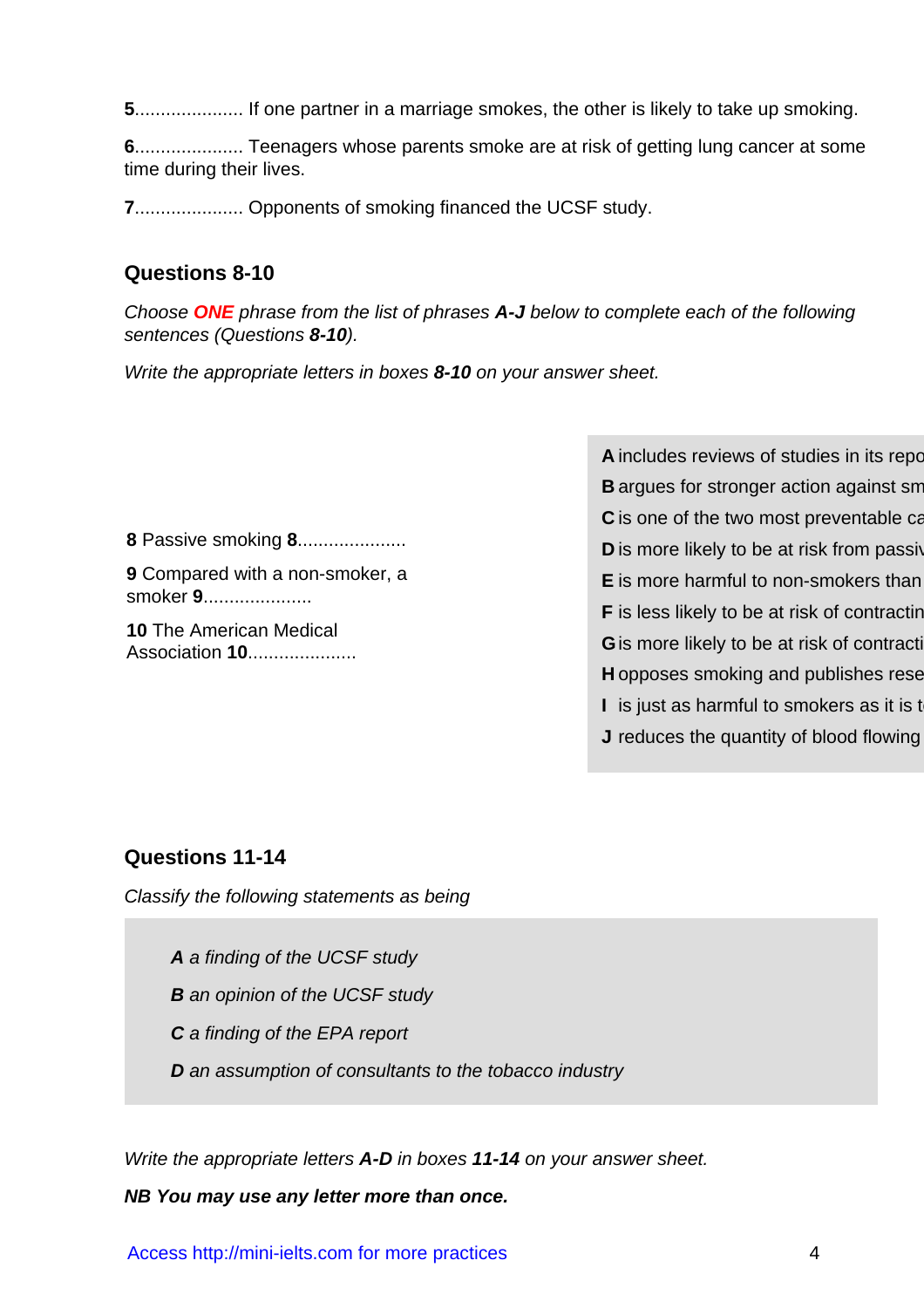**11**..................... Smokers' cardiovascular systems adapt to the intake of environmental smoke.

**12**..................... There is a philosophical question as to whether people should have to inhale others' smoke.

**13**..................... Smoke-free public places offer the best solution.

**14**..................... The intake of side-stream smoke is more harmful than smoke exhaled by a smoker.